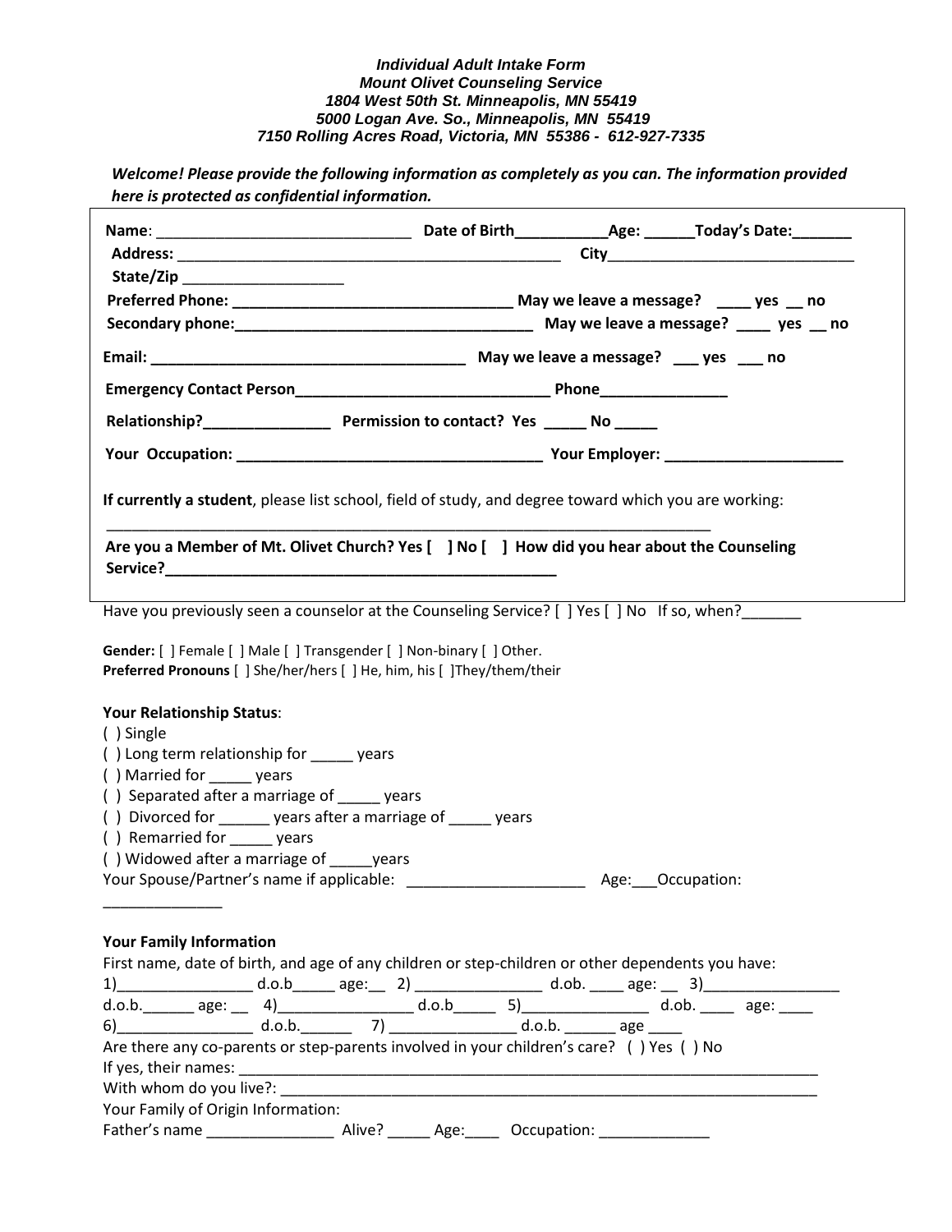| Mother's name                                                                 |  |  | Occupation: |  |
|-------------------------------------------------------------------------------|--|--|-------------|--|
| What is/was your parent's marital status? () married () divorced () separated |  |  |             |  |
| () father remarried () mother remarried () parents never married              |  |  |             |  |
| First name, age, and gender of any siblings and stepsiblings you have:        |  |  |             |  |

## **DSM-5 Self-Rated Level 1 Cross-Cutting Symptom Measure - Adult**

**Name: \_\_\_\_\_\_\_\_\_\_\_\_\_\_\_\_\_\_\_\_\_\_\_\_\_\_\_\_\_\_\_\_\_\_\_\_\_\_\_\_\_\_\_\_ Age: \_\_\_\_ Date:\_\_\_\_\_\_\_\_ Instructions:** The questions below ask about things that might have bothered you. For each question, circle the number that best describes how much (or how often) you have been bothered by each problem **during the past TWO (2) WEEKS**.

|                                  | During the past TWO (2) WEEKS how much (or how often) have<br>you been bothered by the following problems? | <b>None</b><br><b>Not</b><br>at all | Slight<br>Rare, less<br>than a day<br>or two | Mild<br><b>Several</b><br>days | <b>Moderate</b><br><b>More</b><br>than<br>half<br>the days | Severe<br><b>Nearly</b><br>every<br>day. |  |
|----------------------------------|------------------------------------------------------------------------------------------------------------|-------------------------------------|----------------------------------------------|--------------------------------|------------------------------------------------------------|------------------------------------------|--|
| $\mathbf{I}$                     | 1. Little interest or pleasure in doing things?                                                            | 0                                   | $\mathbf{1}$                                 | $\mathbf{2}$                   | 3                                                          | 4                                        |  |
|                                  | 2. Feeling down, depressed, or hopeless?                                                                   | $\mathbf{0}$                        | $\mathbf{1}$                                 | $\overline{2}$                 | 3                                                          | 4                                        |  |
| $\mathbf{H}$                     | 3. Feeling more irritated, grouchy, or angry than usual?                                                   | 0                                   | $\mathbf{1}$                                 | $\overline{2}$                 | 3                                                          | 4                                        |  |
| $\mathop{\mathsf{III}}\nolimits$ | 4. Sleeping less than usual, but still have a lot of energy?                                               | $\mathbf 0$                         | $\mathbf{1}$                                 | $\overline{2}$                 | 3                                                          | 4                                        |  |
|                                  | 5. Starting lots more projects than usual or doing more risky<br>things than usual?                        | 0                                   | $\mathbf{1}$                                 | $\overline{2}$                 | 3                                                          | 4                                        |  |
| IV                               | 6. Feeling nervous, anxious, frightened, worried or on edge?                                               | 0                                   | $\mathbf{1}$                                 | $\overline{2}$                 | $\overline{\mathbf{3}}$                                    | 4                                        |  |
|                                  | 7. Feeling panic or being frightened?                                                                      | 0                                   | $\mathbf{1}$                                 | $\overline{\mathbf{c}}$        | 3                                                          | 4                                        |  |
|                                  | 8. Avoiding situations that make you anxious?                                                              | 0                                   | $\mathbf{1}$                                 | $\overline{2}$                 | $\overline{\mathbf{3}}$                                    | 4                                        |  |
| $\vee$                           | 9. Unexplained aches and pains (e.g. head, back, joints, abdomen,<br>legs?)                                | 0                                   | $\mathbf{1}$                                 | $\overline{2}$                 | 3                                                          | 4                                        |  |
|                                  | 10. Feeling that your illnesses are not being taken seriously<br>enough?                                   | $\Omega$                            | $\mathbf{1}$                                 | $\overline{2}$                 | 3                                                          | 4                                        |  |
| VI                               | 11. Thoughts of actually hurting yourself?                                                                 | 0                                   | $\mathbf{1}$                                 | $\overline{2}$                 | 3                                                          | 4                                        |  |
| VII                              | 12. Hearing things other people couldn't hear, such as voice even<br>when on one was around?               | 0                                   | $\mathbf{1}$                                 | $\overline{2}$                 | 3                                                          | 4                                        |  |
|                                  | 13. Feeling that someone could hear your thoughts, or that you<br>could what another person was thinking?  | $\mathbf{0}$                        | $\mathbf{1}$                                 | $\overline{2}$                 | 3                                                          | 4                                        |  |
| VIII                             | 14. Problems with sleep that affected your sleep quality over all?                                         | $\mathbf 0$                         | $\mathbf{1}$                                 | $\overline{2}$                 | 3                                                          | 4                                        |  |
| IX                               | 15. Problems with memory (e.g. learning new information) or<br>with location (e.g. finding your way home)? | 0                                   | $\mathbf{1}$                                 | $\overline{2}$                 | 3                                                          | 4                                        |  |
| $\mathsf{X}$                     | 16. Unpleasant thoughts, urges or images that repeatedly enter<br>your mind?                               | 0                                   | $\mathbf{1}$                                 | $\overline{2}$                 | $\overline{\mathbf{3}}$                                    | 4                                        |  |
|                                  | 17. Feeling driven to perform certain behaviors or mental acts<br>over and over again?                     | 0                                   | $\mathbf{1}$                                 | $\overline{2}$                 | 3                                                          | 4                                        |  |
| XI                               | 18. Feeling detached or distant from yourself, your body, your<br>physical surroundings, or your memories? | 0                                   | $\mathbf{1}$                                 | $\overline{2}$                 | 3                                                          | 4                                        |  |
| XII                              | 19. Not knowing who you really are or what you want out of life?                                           | 0                                   | 1                                            | $\overline{\mathbf{c}}$        | 3                                                          | 4                                        |  |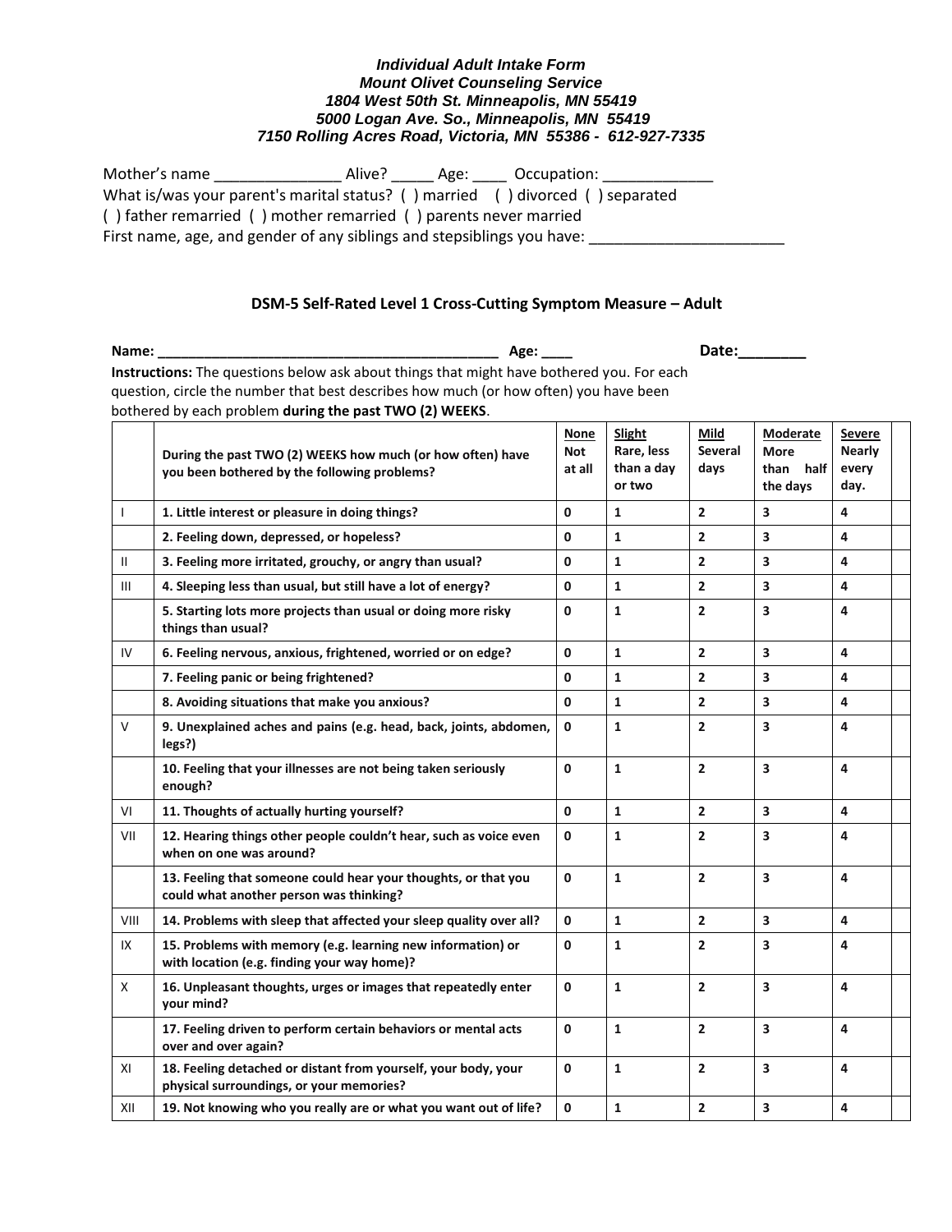|      | 20. Not feeling close to other people or enjoying your<br>relationships with them?                                                                                                                                                                                                                                                                                                                                                                                              | 0 |   | $\overline{2}$ | 3 | 4 |  |
|------|---------------------------------------------------------------------------------------------------------------------------------------------------------------------------------------------------------------------------------------------------------------------------------------------------------------------------------------------------------------------------------------------------------------------------------------------------------------------------------|---|---|----------------|---|---|--|
| XIII | 21. Drinking at least 4 drinks of any kind of alcohol in a single<br>day?                                                                                                                                                                                                                                                                                                                                                                                                       | 0 | 1 | 2              | 3 | 4 |  |
|      | 22. Smoking any cigarettes, a cigar, or pipe, or using snuff or<br>chewing tobacco?                                                                                                                                                                                                                                                                                                                                                                                             | 0 |   | $\overline{2}$ | 3 | 4 |  |
|      | 23. Using any of the following medicines ON YOUR OWN, that is,<br>without a doctor's prescription, in greater amounts or longer than<br>prescribed (e.g. painkillers (like Vicodin), stimulants (like Ritalin<br>or Adderall), sedatives or tranquillizers (like sleeping pills or<br>Valium), or drugs like marijuana, cocaine or crack, club drugs (like<br>Ecstasy), hallucinogens (like LSD), heroin, inhalants or solvents<br>(like glue) or methamphetamine (like speed)? | 0 |   | $\overline{2}$ | 3 | 4 |  |

## **Mental Health History:**

| Name of professional                                                            | Dates of service                                                                                                      | Reason for service |  |
|---------------------------------------------------------------------------------|-----------------------------------------------------------------------------------------------------------------------|--------------------|--|
| What did you find most helpful in therapy?                                      | <u> 1989 - John Harry Harry Harry Harry Harry Harry Harry Harry Harry Harry Harry Harry Harry Harry Harry Harry H</u> |                    |  |
| What did you find least helpful in therapy?                                     |                                                                                                                       |                    |  |
| Please list any current or chronic mental health issues/diagnoses for yourself: |                                                                                                                       |                    |  |
|                                                                                 |                                                                                                                       |                    |  |
|                                                                                 |                                                                                                                       |                    |  |
| Most recent evaluation of your mental health medication prescriptions? Date:    |                                                                                                                       |                    |  |
| Have you ever been hospitalized for psychiatric reasons? () yes () no           |                                                                                                                       |                    |  |
| Is there a history of mental illness in your family?                            |                                                                                                                       | $()$ yes $()$ no   |  |
|                                                                                 |                                                                                                                       |                    |  |
|                                                                                 |                                                                                                                       | () Yes () No       |  |
| Have you ever had thoughts about harming yourself?                              |                                                                                                                       |                    |  |
|                                                                                 |                                                                                                                       | $( )$ Yes $( )$ No |  |
| Have you ever engaged in self-harm behaviors?                                   |                                                                                                                       |                    |  |
| Have you ever had thoughts of harming others?                                   |                                                                                                                       | () Yes () No       |  |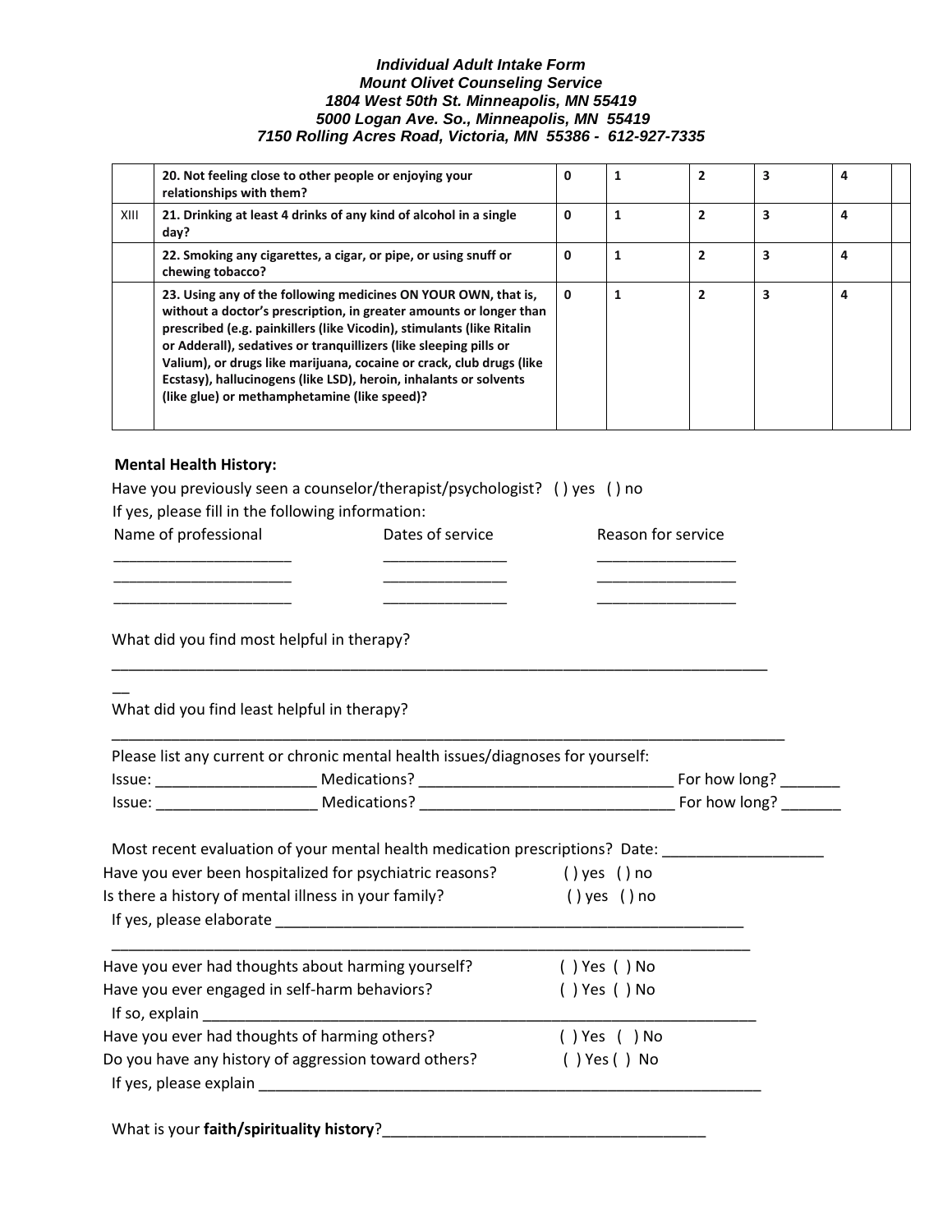**Medical Problems & Medication:** Please list any current medical issues you are facing and medication (and dosage) you are taking: \_\_\_\_\_\_\_\_\_\_\_\_\_\_\_\_\_\_\_\_\_\_\_\_\_\_\_\_\_\_\_\_\_\_\_\_\_\_\_\_\_\_\_

\_\_\_\_\_\_\_\_\_\_\_\_\_\_\_\_\_\_\_\_\_\_\_\_\_\_\_\_\_\_\_\_\_\_\_\_\_\_\_\_\_\_\_\_\_\_\_\_\_\_\_\_\_\_\_\_\_\_\_\_\_\_\_\_\_\_\_\_\_\_\_\_\_\_\_\_\_\_\_\_\_\_\_\_\_\_\_

| Hospitalizations?                 |                                                                              |
|-----------------------------------|------------------------------------------------------------------------------|
| Most Recent Physician's Physical? |                                                                              |
|                                   | Substance Use: Please check substances you use on a daily, weekly OR monthly |
| basis:                            |                                                                              |
| () Alcohol                        | How many drinks per day ___, week or ___ month ____?                         |
| () Marijuana                      | Use per day week ___ or month ____ ?                                         |
| () Caffeine                       | How many drinks per day ___ week ___ or month ____?                          |
| () Tobacco, type:                 | Use per day ___ week ___ or month ____?                                      |
| ( ) Cocaine                       | Use per day ___ week ___ or month ____?                                      |
| () Opioids                        | Use per day ___ week ___ or month ____ ?                                     |
| () Amphetamine/speed              | Use per day week ____ or month _____?                                        |
| () Other & amount used:           |                                                                              |

Do you believe your use may be a problem? yes ( ) no ( ) Please describe:

## **CAGE ASSESSMENT:**

| Have you ever felt you needed to Cut down on your chemical<br>use?                                        | yes()no()  |
|-----------------------------------------------------------------------------------------------------------|------------|
| Have people Annoyed you by criticizing your drinking?                                                     | yes() no() |
|                                                                                                           |            |
| Have you ever felt Guilty about drinking?                                                                 | yes() no() |
| Have you ever felt you needed a drink first thing in the morning                                          |            |
| (Eye-opener) to steady your nerves or get rid of a hangover?                                              | yes() no() |
| Have you ever been assessed/treated for chemical related problems?                                        | yes() no() |
| Any chemical-use related legal problems?                                                                  | yes() no() |
| Family history ( <i>grandparents</i> , <i>parents</i> , <i>__siblings</i> ) of substance abuse? yes () no |            |
| Please describe:                                                                                          |            |

**Significant Cultural History** or issues you feel are important for your therapist to know:

\_\_\_\_\_\_\_\_\_\_\_\_\_\_\_\_\_\_\_\_\_\_\_\_\_\_\_\_\_\_\_\_\_\_\_\_\_\_\_\_\_\_\_\_\_\_\_\_\_\_\_\_\_\_\_\_

**Education:** Please indicate your highest education level: ( ) Less than high school ( ) High school equivalent/GED ( ) High school diploma ( ) Vocational ( ) Some college ( ) Bachelor's degree ( ) Master's degree () Doctoral degree () Other: \_\_\_\_\_\_\_\_\_\_\_\_ Major/minor/area of concentration \_\_\_\_\_\_\_\_\_\_\_\_\_\_\_\_\_\_\_\_\_\_\_ Did you experience any learning problems in school? yes () no () If yes, please describe:

\_\_\_\_\_\_\_\_\_\_\_\_\_\_\_\_\_\_\_\_\_\_\_\_\_\_\_\_\_\_\_\_\_\_\_\_\_\_\_\_\_\_\_\_\_\_\_\_\_\_\_\_\_\_\_\_\_\_\_\_\_\_\_\_\_\_\_\_\_\_\_\_\_\_\_\_\_\_\_\_\_\_\_\_

**What do you feel are your Personal Strengths?** Ie., what do you do well and what activities do you enjoy, or what personal qualities would others say you have?

\_\_\_\_\_\_\_\_\_\_\_\_\_\_\_\_\_\_\_\_\_\_\_\_\_\_\_\_\_\_\_\_\_\_\_\_\_\_\_\_\_\_\_\_\_\_\_\_\_\_\_\_\_\_\_\_\_\_\_\_\_\_\_\_\_\_\_\_\_\_\_\_\_\_\_\_\_\_\_\_\_\_\_\_\_\_\_

\_\_\_\_\_\_\_\_\_\_\_\_\_\_\_\_\_\_\_\_\_\_\_\_\_\_\_\_\_\_\_\_\_\_\_\_\_\_\_\_\_\_\_\_\_\_\_\_\_\_\_\_\_\_\_\_\_\_\_\_\_\_\_\_\_\_\_\_\_\_\_\_\_\_\_\_\_\_\_\_\_\_\_\_\_\_\_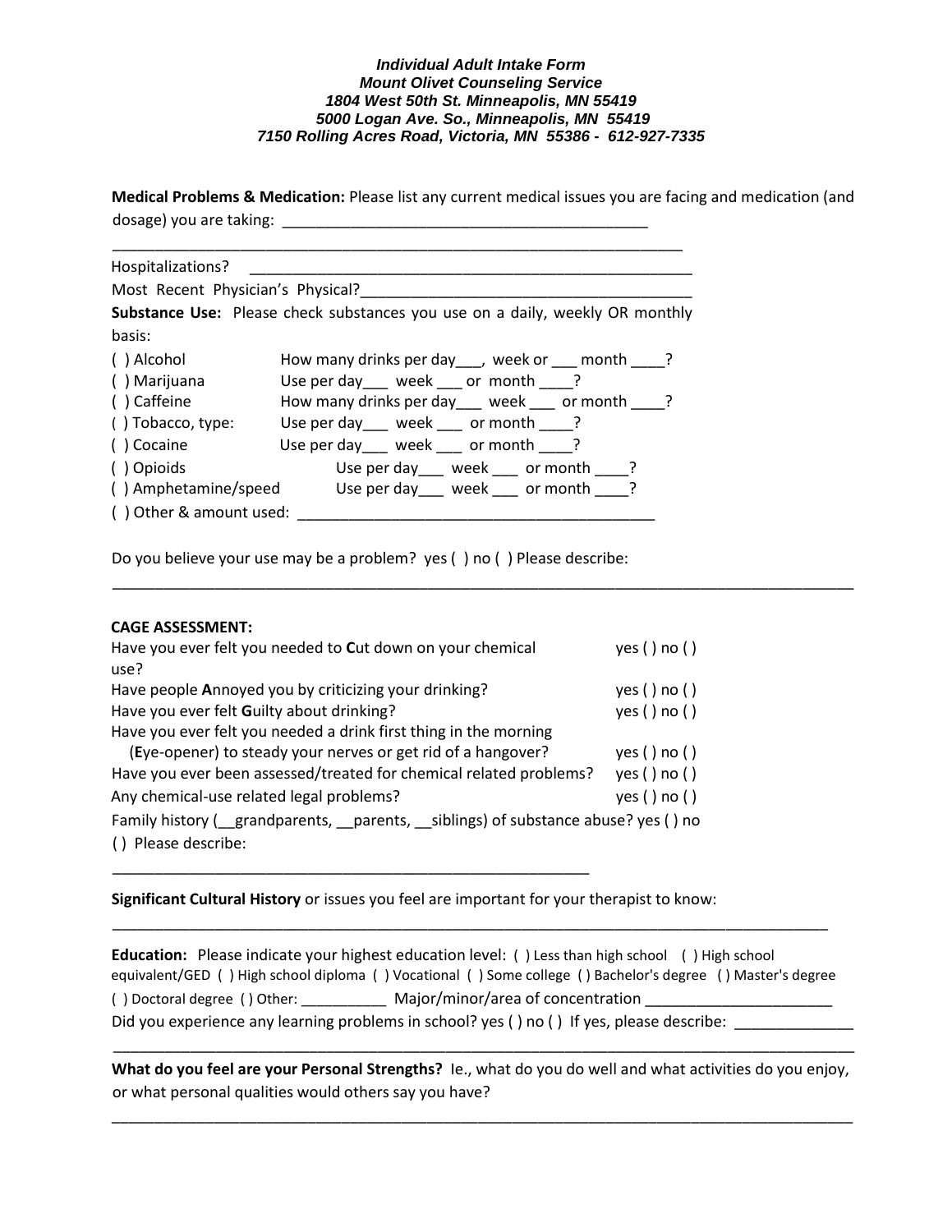\_\_\_\_\_\_\_\_\_\_\_\_\_\_\_\_\_\_\_\_\_\_\_\_\_\_\_\_\_\_\_\_\_\_\_\_\_\_\_\_\_\_\_\_\_\_\_\_\_\_\_\_\_\_\_\_\_\_\_\_\_\_\_\_\_\_\_\_\_\_\_\_\_\_\_\_\_\_\_\_\_\_\_

What kinds of support systems (connections) do you have in your life? \_\_\_\_\_\_\_\_\_\_\_\_\_\_\_\_\_\_\_\_\_\_\_\_

**Current Issues:** What are your areas of greatest challenge, or the areas you would like to grow or change in while attending therapy? \_\_\_\_\_\_\_\_\_\_\_\_\_\_\_\_\_\_\_\_\_\_\_\_\_\_\_\_\_\_\_\_\_\_\_\_\_\_\_\_\_\_\_\_\_\_\_\_\_\_\_\_\_\_\_\_\_\_\_\_\_\_\_\_\_\_\_\_\_\_

\_\_\_\_\_\_\_\_\_\_\_\_\_\_\_\_\_\_\_\_\_\_\_\_\_\_\_\_\_\_\_\_\_\_\_\_\_\_\_\_\_\_\_\_\_\_\_\_\_\_\_\_\_\_\_\_\_\_\_\_\_\_\_\_\_\_\_\_\_\_\_\_\_\_\_\_\_\_\_\_\_\_\_\_\_\_\_\_\_\_\_\_\_\_\_

\_\_\_\_\_\_\_\_\_\_\_\_\_\_\_\_\_\_\_\_\_\_\_\_\_\_\_\_\_\_\_\_\_\_\_\_\_\_\_\_\_\_\_\_\_\_\_\_\_\_\_\_\_\_\_\_\_\_\_\_\_\_\_\_\_\_\_\_\_\_\_\_\_\_\_\_\_\_\_\_\_\_\_\_\_\_\_\_\_\_\_\_\_\_\_

\_\_\_\_\_\_\_\_\_\_\_\_\_\_\_\_\_\_\_\_\_\_\_\_\_\_\_\_\_\_\_\_\_\_\_\_\_\_\_\_\_\_\_\_\_\_\_\_\_\_\_\_\_\_\_\_\_\_\_\_\_\_\_\_\_\_\_\_\_\_\_\_\_\_\_\_\_\_\_\_\_\_\_\_\_\_\_\_\_\_\_\_\_\_\_

\_\_\_\_\_\_\_\_\_\_\_\_\_\_\_\_\_\_\_\_\_\_\_\_\_\_\_\_\_\_\_\_\_\_\_\_\_\_\_\_\_\_\_\_\_\_\_\_\_\_\_\_\_\_\_\_\_\_\_\_\_\_\_\_\_\_\_\_\_\_\_\_\_\_\_\_\_\_\_\_\_\_\_\_\_\_\_\_\_\_\_\_\_\_\_

\_\_\_\_\_\_\_\_\_\_\_\_\_\_\_\_\_\_\_\_\_\_\_\_\_\_\_\_\_\_\_\_\_\_\_\_\_\_\_\_\_\_\_\_\_\_\_\_\_\_\_\_\_\_\_\_\_\_\_\_\_\_\_\_\_\_\_\_\_\_\_\_\_\_\_\_\_\_\_\_\_\_\_\_\_\_\_\_\_\_\_\_\_\_\_\_

\_\_\_\_\_\_\_\_\_\_\_\_\_\_\_\_\_\_\_\_\_\_\_\_\_\_\_\_\_\_\_\_\_\_\_\_\_\_\_\_\_\_\_\_\_\_\_\_\_\_\_\_\_\_\_\_\_\_\_\_\_\_\_\_\_\_\_\_\_\_\_\_\_\_\_\_\_\_\_\_\_\_\_\_\_

**Financial Issues:** (Please check any concerns you are currently having) ( ) Credit card debt ( ) Gambling debts ( ) mortgage foreclosure ( ) insufficient income ( ) Unemployment ( ) Student loan debt ( ) collections/unpaid bills ( ) underemployment

\_\_\_\_\_\_\_\_\_\_\_\_\_\_\_\_\_\_\_\_\_\_\_\_\_\_\_\_\_\_\_\_\_\_\_\_\_\_\_\_\_\_\_\_\_\_\_\_\_\_\_\_\_\_\_\_\_\_\_\_\_\_\_\_\_\_\_\_\_\_\_\_\_\_\_\_\_\_\_\_\_

**Legal Issues:** Please list any legal issues that are affecting you or your family right now, or which have had a significant impact on you in the past?

\_\_\_\_\_\_\_\_\_\_\_\_\_\_\_\_\_\_\_\_\_\_\_\_\_\_\_\_\_\_\_\_\_\_\_\_\_\_\_\_\_\_\_\_\_\_\_\_\_\_\_\_\_\_\_\_\_\_\_\_\_\_\_\_\_\_\_\_\_\_\_\_\_\_\_\_\_\_\_\_\_\_\_\_\_\_\_

\_\_\_\_\_\_\_\_\_\_\_\_\_\_\_\_\_\_\_\_\_\_\_\_\_\_\_\_\_\_\_\_\_\_\_\_\_\_\_\_\_\_\_\_\_\_\_\_\_\_\_\_\_\_\_\_\_\_\_\_\_\_\_\_\_\_\_\_\_\_\_\_\_\_\_\_\_\_\_\_\_\_\_\_\_\_\_\_

| <b>Concern about food/eating:</b> Binge eating? __ Purging? __ Restricting intake? |  |  |
|------------------------------------------------------------------------------------|--|--|
| Describe:                                                                          |  |  |

\_\_\_\_\_\_\_\_\_\_\_\_\_\_\_\_\_\_\_\_\_\_\_\_\_\_\_\_\_\_\_\_\_\_\_\_\_\_\_\_\_\_\_\_\_\_\_\_\_\_\_\_\_\_\_\_\_\_\_\_\_\_\_\_\_

**Concerns related to Sexuality:**

**Concerns related to gender identity:**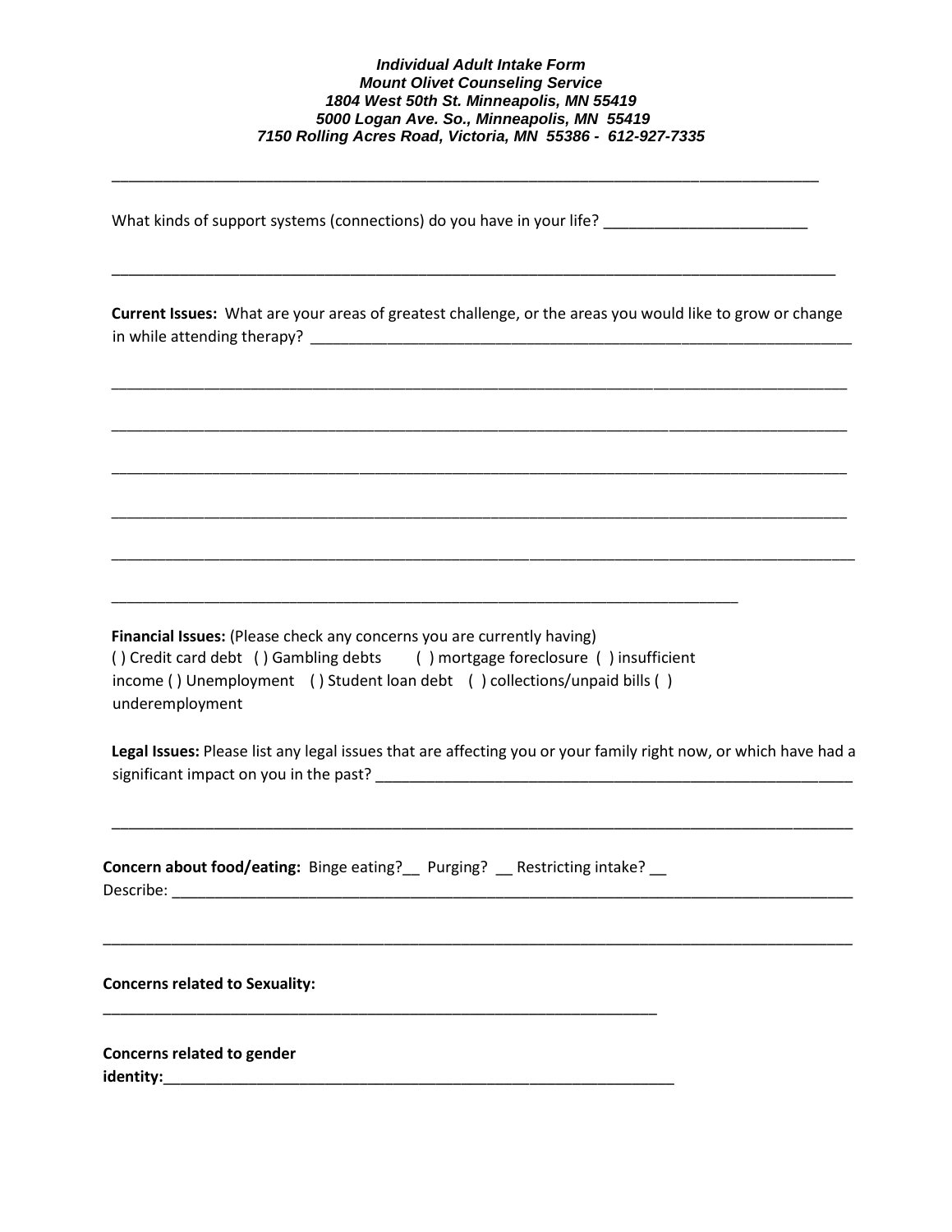**Family or Relationship Concerns:** (Please check any concerns you currently have)

| () Fighting/anger                   | () Disagreeing about relatives and/or friends |
|-------------------------------------|-----------------------------------------------|
| () Separation/divorce               | () Conflict with relatives and/or friends     |
| () Sexual/Gender identity conflicts | () Alcohol use of partner or relative         |
| () Lack of honesty                  | ) Drug use                                    |
| () Physical fights/abuse            | () Other Addictions:                          |
| () Sexual abuse                     | () Infidelity                                 |
| () Disagreement about parenting     | () Financial issues                           |
| () Disagreement about sexuality     | () Disagreement about role of social media    |
| () Mental health concerns in family | () Physical health concerns in family         |
| () Grief and Loss                   | () Traumatic events                           |
| () Emotional Abuse                  | Other:                                        |

## ( ) Blended Family issues

## **Is there anything else you think would be helpful for your therapist to know?**

# \_\_\_\_\_\_\_\_\_\_\_\_\_\_\_\_\_\_\_\_\_\_\_\_\_\_\_\_\_\_\_\_\_\_\_\_\_\_\_\_\_\_\_\_\_\_\_\_\_\_\_\_\_\_\_\_\_\_\_\_\_\_\_\_\_\_\_\_\_\_\_\_\_\_\_\_\_\_\_\_\_\_\_\_\_\_\_\_\_\_\_\_ \_\_\_\_\_\_\_\_\_\_\_\_\_\_\_\_\_\_\_\_\_\_\_\_\_\_\_\_\_\_\_\_\_\_\_\_\_\_\_\_\_\_\_\_\_\_\_\_\_\_\_\_\_\_\_\_\_\_\_\_\_\_\_\_\_\_\_\_\_\_\_\_\_\_\_\_\_\_\_\_\_\_\_\_\_\_\_\_\_\_\_\_ \_\_\_\_\_\_\_\_\_\_\_\_\_\_\_\_\_\_\_\_\_\_\_\_\_\_\_\_\_\_\_\_\_\_\_\_\_\_\_\_\_\_\_\_\_\_\_\_\_\_\_\_\_\_\_\_\_\_\_\_\_\_\_\_\_\_\_\_\_\_\_\_\_\_\_\_\_\_\_\_\_\_\_\_\_\_\_\_\_\_\_\_

\_\_\_\_\_\_\_\_\_\_\_\_\_\_\_\_\_\_\_\_\_\_\_\_\_\_\_\_\_\_\_\_\_\_\_\_\_\_\_\_\_\_\_\_\_\_\_\_\_\_\_\_\_\_\_\_\_\_\_\_\_\_\_\_\_\_\_\_\_\_\_\_\_\_\_\_\_\_\_\_\_\_\_\_\_\_\_\_\_\_\_\_

## **INFORMATION FOR CLIENTS & INFORMED CONSENT FOR THERAPY**

## **APPOINTMENTS AND SCHEDULING:**

**All appointments are scheduled with our Office Manager**, Molly Pach, by calling 612-927-7335 or emailing mpach@mtolivetcounseling.org. Press 10 to leave her a voice mail. It is your responsibility to schedule your appointments and keep them. Please be alert to how many appointments remain in your series and discuss your scheduling options as needed with your clinician. Psychiatric consultations are scheduled one appointment at a time. **We are not a crisis center.** The telephone is answered Monday through Friday, usually prior to 12:00pm. If you are in crisis or believe a crisis may arise, please call 911. We do offer some evening appointments. Sessions are 50 minutes long. If a client is late for their appointment, the appointment time will not be adjusted.

Please contact Molly 24 hours in advance of the scheduled appointment time, if you need to cancel, so that your time can be given to someone waiting for an appointment. **A no-show, or a cancellation later than 24 hours prior to the scheduled appointment will be charged the session fee.** We reserve the right to decline scheduling of future appointments if there is a pattern of cancellations or no-shows.

## **FEES**

Fees for members of Mount Olivet are \$50.00 per session for counseling and medication management services. Fees for non-members are \$100.00 per session. We do not work with third party payers/insurance companies.

We do not send out monthly bills or keep record of payments. You are asked to pay for each session as it occurs unless you make other arrangements, and to ask for a receipt if you believe you will need one.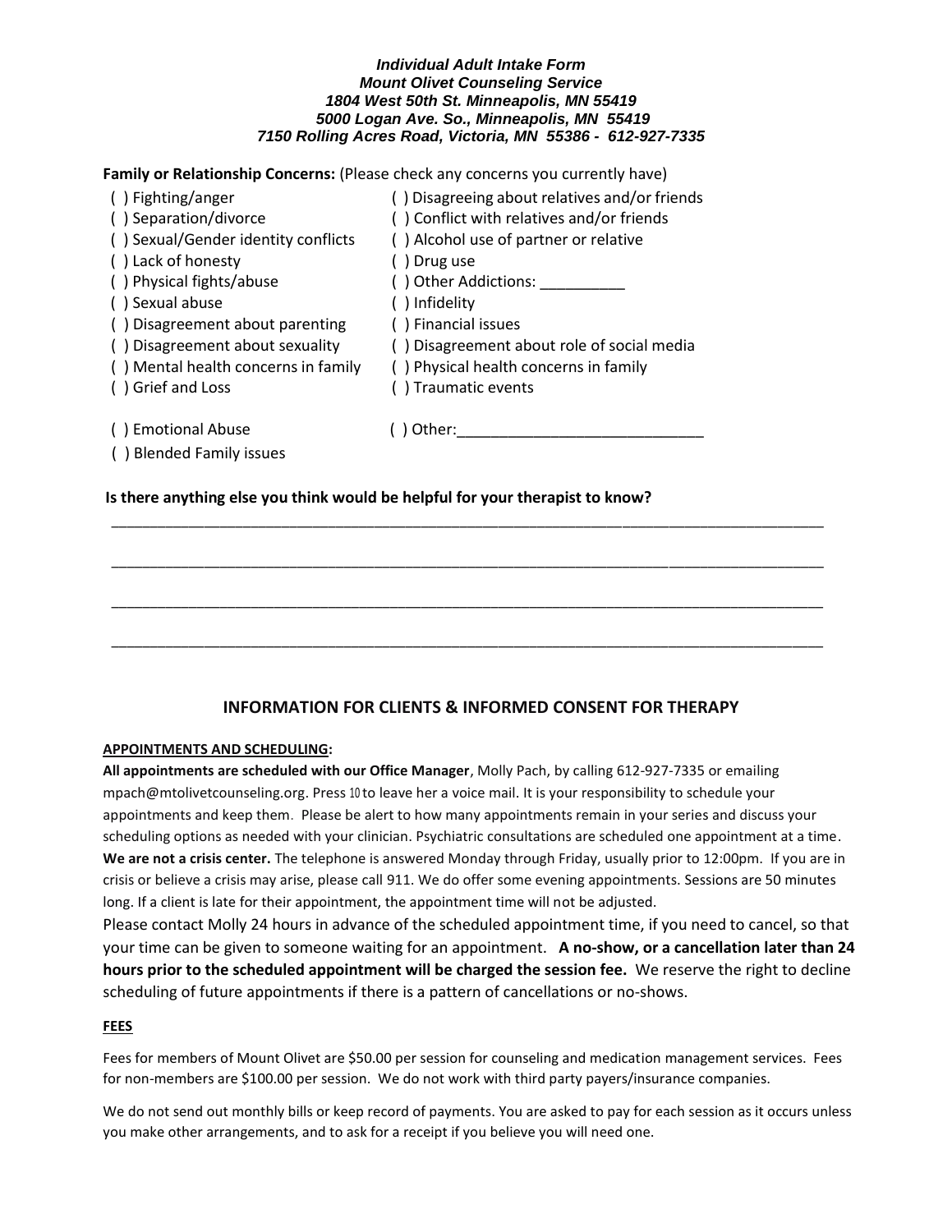## **E-MAIL & SOCIAL NETWORKING POLICIES**

If you send an email, we will generally only respond for purposes of scheduling or appointment reminders. Be aware that all e-mails are retained in the logs of your and Mt. Olivet Counseling Service's Internet service providers. While it may be unlikely that someone reads these, they are available to be read by the system administrator of the Internet service provider. You should also know that any e-mails we receive from you become a part of your legal and therapy records. Please do not use SMS (texting), Twitter, Facebook, or LinkedIn to contact your therapist. **These sites are not secure**. We do not accept friend requests or contact requests from current or former clients on any social networking site, since adding clients as friends or contacts can compromise your confidentiality and privacy. It may also blur the boundaries of our therapeutic relationship. If you have any questions about this, please ask your therapist when you meet.

## **CONFIDENTIALITY:**

The fact that you are a client ensures that all information about you, as well as the content of your sessions and phone conversations, will be held in strict confidence with the following possible exceptions:

- If you sign a Consent for Release of Information form, you authorize us to communicate specified information about you with one or more specified professionals or agencies outside of this office;
- In order to ensure the best 'possible care, the intern and professional staff meet regularly to consult and collaborate regarding client care;
- If your records are subpoenaed by signature of a judge, we are required to release them to the court; the therapist will not agree to testify in legal matters related or unrelated to therapy.
	- If you are using, mood-altering drugs including alcohol, while pregnant, we are required to report this information;
- If you are a minor (under age 18), your parents have access to your records, unless:
	- $\circ$  You are emancipated, (living away from home and paying your own way) you are pregnant, or
	- o You are in danger of harm from one or both of your parents;
- If you have previously had inappropriate sexual contact from any health care provider, and if you reveal the name of such provider, we are mandated to report this information to the appropriate licensing board;
- In the course of your session, if we have reason to suspect the abuse of a child or of a vulnerable adult, we are required by law to file a report of the alleged abuse to the appropriate county or state agencies. This report is required whether the alleged abuse occurs within your family or outside of it;
- In the course of your sessions, if, after careful and thoughtful consideration, we come to believe that there is a clear and imminent danger of your physically harming yourself or another person, we will take steps to prevent such potential harm, steps which will violate your confidentiality.
- Making threatening statements of harm to any Mount Olivet Counseling Service staff person or their family, will result in termination of therapy and notification of proper authorities.

## **PHILOSOPHY**:

In most situations, the therapist's role is that of a consultant. The therapist's job is to help you think about what your problems are and explore possible solutions to your problems. The therapist will listen to you and give feedback about what they hear and what the therapist thinks your options are. Although the therapist will explore options with you, rarely will the therapist tell you what to do, because the decision and the responsibility to make changes in your life needs to be yours. Your job is to be more open and honest about yourself in therapy, than you are in social relationships and to be committed to the process of therapy. You are responsible for deciding what to talk about in each session and deciding what your goals are.

During the course of therapy, the therapist is likely to draw on various psychological approaches which stem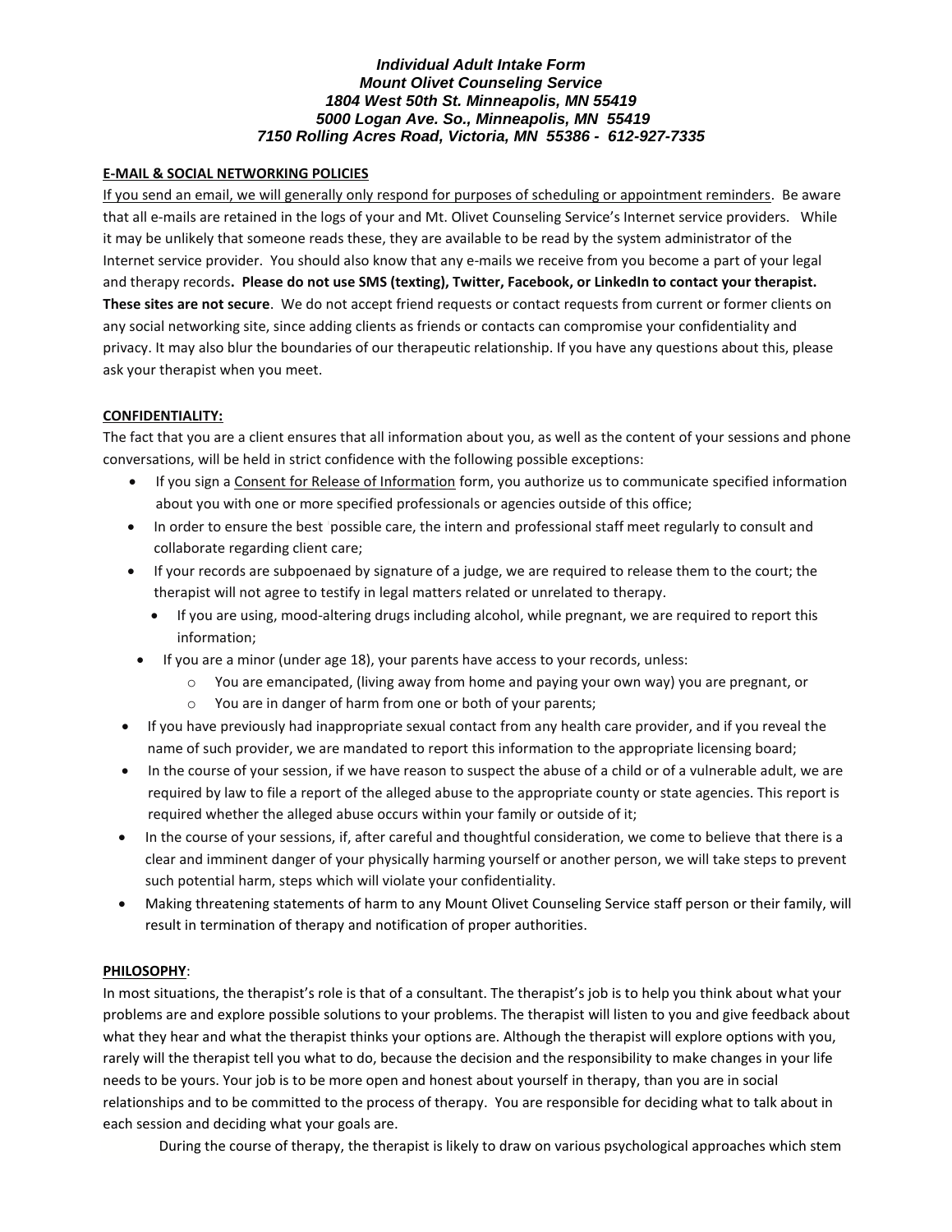from the nature of the problem and the assessment of what will best benefit you. If you are not getting what you want, you have the right to ask for other treatments or for a referral to other professionals. If the therapist believes they are not being helpful to you, the therapist also has an obligation to help you find someone who might be more helpful. You may terminate treatment at any time.

**Referrals:** We reserve the right to refer a client to a more appropriate type of therapy with other therapists if we assess that your needs are not likely to be best served by our staff.

**Referrals to our Psychiatrist or Internist at Mt. Olivet Counseling:** Clients are referred to our psychiatrist or internist only internally while maintaining a counseling relationship with one of our therapists.

**LEGAL WAIVER**: The therapist's role is for the sole purpose of the improvement of psychological and relational distress. The process of therapy depends on trust and openness during therapy sessions. Therefore it is understood that the information given to the therapist during therapy sessions is not to be used for any legal purposes. No attempt shall be made to subpoena the therapist's testimony or records to be presented in a deposition or court hearing of any kind, for any reason such as a divorce case. **If the therapist is required to appear as a witness, the party responsible for his/her participation agrees to reimburse him/her or MTOCS at the rate of \$200 per hour for the time spent traveling, preparing reports or any other case related costs.** 

**POSSIBLE RISKS OF THERAPY**: During therapy, remembering or talking about unpleasant events, feelings, or thoughts can result in experiencing discomfort or strong feelings of anger, sadness, worry, fear, or experiencing anxiety, depression, insomnia, etc. The therapist may challenge assumptions or perceptions or propose different ways of looking at, thinking about or handling situations that could cause clients to feel upset, angry, depressed, challenged, or disappointed. Attempting to resolve issues in relationships may result in changes that were not originally intended. Therapy may result in the need for decisions about changing behaviors, employment, substance use, schooling, housing, or relationships, although those decisions are always the clients' to make. Change will sometimes be easy and swift, but sometimes it will be slow and even frustrating. There is no guarantee that therapy will yield positive or intended results.

#### **INFORMED CONSENT FOR THERAPY**

 $\bullet$  l understand that therapy begins with an evaluation of my history and current concerns.

The changes that a person may make may have an impact on other people in their lives.

- I understand the policies described in the Information For Clients and Informed Consent for Therapy and accept them as conditions for beginning therapy with the therapist.
- $\bullet$ I understand the Limits of Confidentiality.
- I have been given the chance to ask questions and discuss confidentiality and disclosure policies with the therapist.
- I also understand that the information discussed in therapy is for the purpose of therapy only and is not intended to be used in legal proceeding between me and others, including my partner/spouse/family members.
- I agree that the role of the therapist is to be limited to that which will therapeutically benefit my goals for therapy, and that I will not attempt to gain an advantage in any legal proceeding from my therapy.

**I agree not to ask the therapist to testify in court, whether by person, or by affidavit, or to instruct an attorney to subpoena the therapist. I understand that this agreement may not prevent a judge from requiring the therapist's testimony, even though he/she will work to prevent such an event.** 

I agree to share responsibility with the therapist for the therapy process, including goal setting and termination.

I understand that entering into therapy, working toward change and engaging in the process of therapy has some risks. I accept that these changes can have both positive and negative effects and agree to clarify and evaluate the potential consequences of these changes before continuing with them.